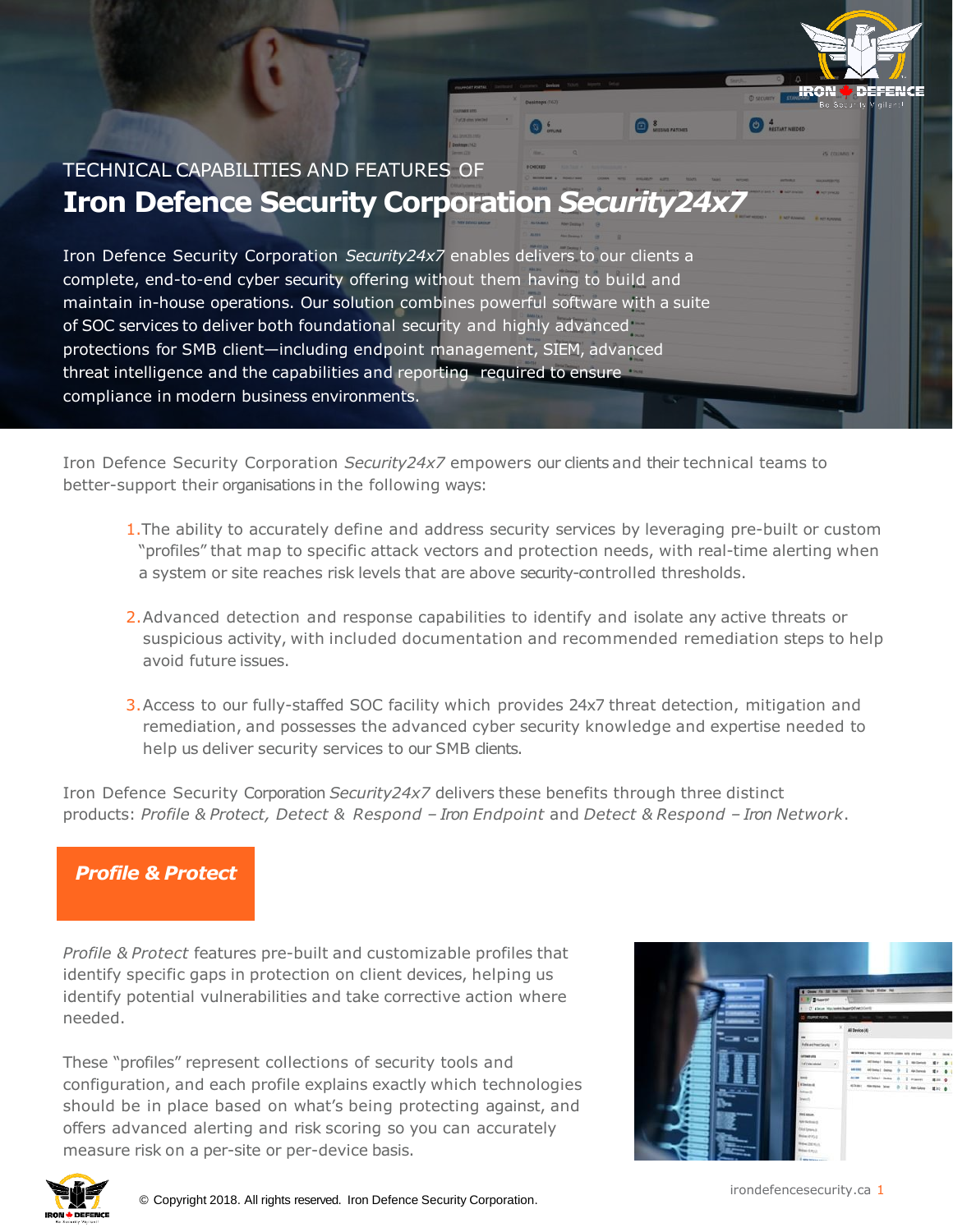Once a profile is applied, the agent continuously monitors the endpoint and will report back any categories or issues that are identified as out of compliance. This information is then used to calculate a risk score. Each profile has a set number of risk points, which is determined by the active categories and levels of importance noted during configuration. Profiles and risk factors can include insights such as:

- **•Antivirus software is not installed or not up to date** -This requirement is satisfied when an antivirus software package that is supported by Iron Defence Security Corporation is installed and up to date with the latest definitions.
- •**DNS protection is not configured** —Validates that the endpoint is configured for DNS Protection.
- •**User not configured for password complexity** —Validates that password complexity rules have been applied to user accounts.

# **Features &Benefits**

# **Simplified Risk Monitoring**

Shift from analyzing risk in a siloed, limited view to determining true risk and vulnerability management through continuous, active monitoring from a unified dashboard.

#### **Automated Prioritization**

Reduce the noise associated with responding to security gaps by setting custom alert thresholds. Through risk scores and tickets, you can prioritize work on endpoints that are more susceptible to a potential breach or security incident.

# **Time Efficiency**

Leverage risk-based views of security gaps to remain focused on real risks—and effectively separate false positives from active threats.

# **Maximum Client Impact**

Identify common factors and patterns that are lowering risk scores across multiple systems to quickly drive large-scale improvements in client environments.

# **Out-of-the-Box Reporting**

With visibility into the list of profiles, number of devices assigned to each profile, average risk score and more, you can automatically generate compelling client-facing reports to articulate current risk and the effectiveness of your services. Historical reporting is also included to enable you to clearly communicate and demonstrate actions you've taken to improve your clients' security over time, or to show your response to a particularincident.

#### **Policy Compliance**

Create custom profiles that represent your internal policies to continuously monitor and report against compliance with those policies and identify areas for improvement or optimization.

# **Quick Landscape View**

Compare the state of your security environment to expertly crafted security profiles that represent today's top security risks to derive opportunity.

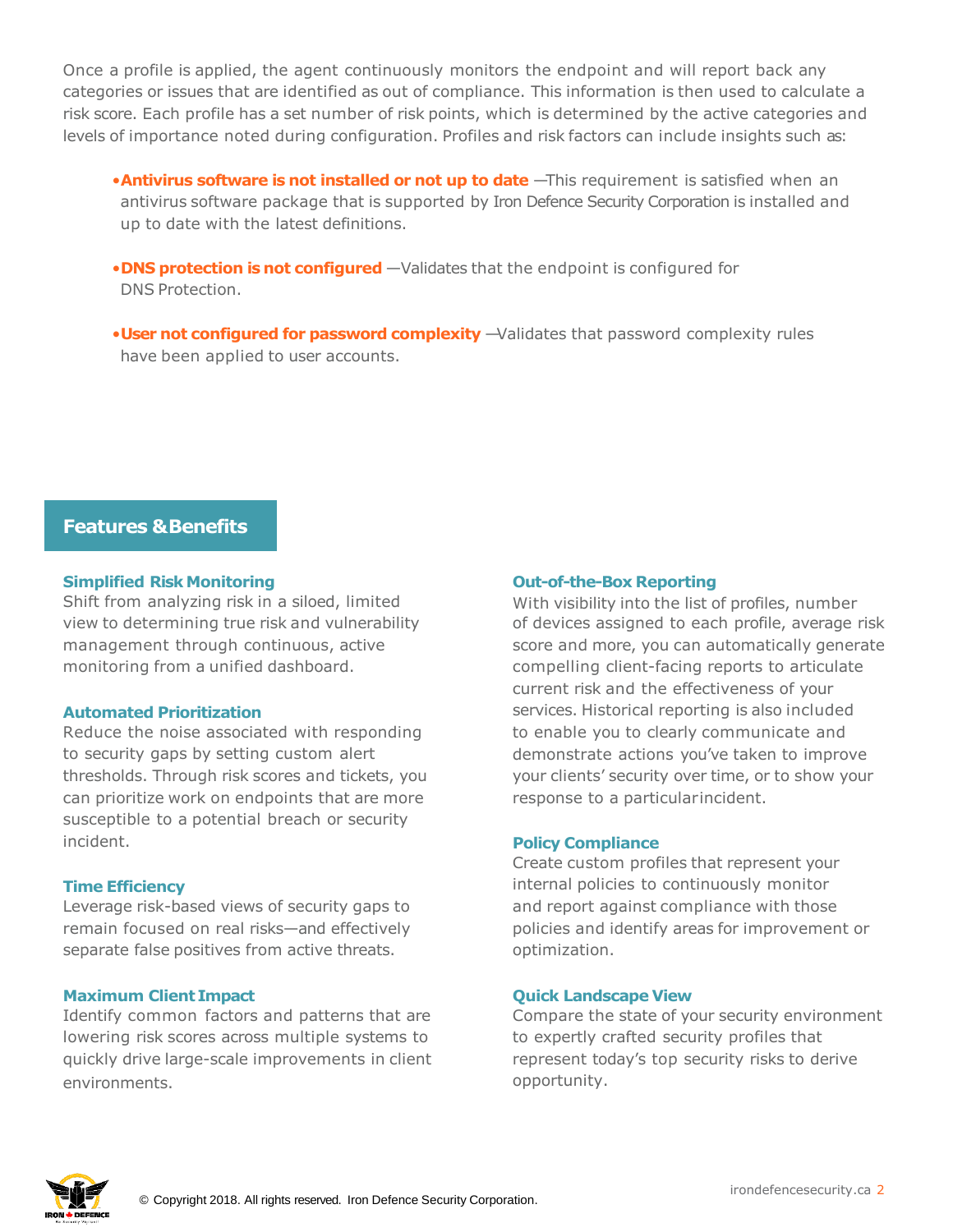

# *Detect & Respond -Iron Endpoint*

*Detect & Respond – Iron Endpoint* provides fully SOC-supported endpoint monitoring and threat detection to identify active threats and remediate attacks. Iron Defence Security Corporation *Detect & Respond – Iron Endpoint* builds on foundational security to rapidly identify and halt even the most sophisticated attacks, minimizing harm and reducing risk to client endpoints.

# **Features & Benefits**

#### **Simple driven Operation**

Automate and easily implement advanced operations without the need for in-house security expertise.

#### **AV/Malware Detection**

Rapidly identify thousands of variants of viruses and malware.

#### **Immediate Rollback**

Quickly respond to detected ransomware variants by leveraging journaling to roll back to an acceptable riskstate.

#### **Full Rollback Capabilities**

In the case of any over written systems, you can leverage robust rollback functions through comprehensive tracking of changes at the endpoint.

#### **Endpoint Attack Forensics**

Identify the root causes of malicious behaviors by quickly diagnosing source processes and applications.

#### **Complete SOC Services**

Reduce false positives and ensure comprehensive protection through SOC analysis of quarantined applications and files.

#### **Ransomware Warranty**

Our insurance will pay up to \$1,000 per infected machine towards the cost of paying the ransom if they don't defend against or can't rollback and restore data after a ransomware attack (up to \$1M) has occurred on a covered machine.